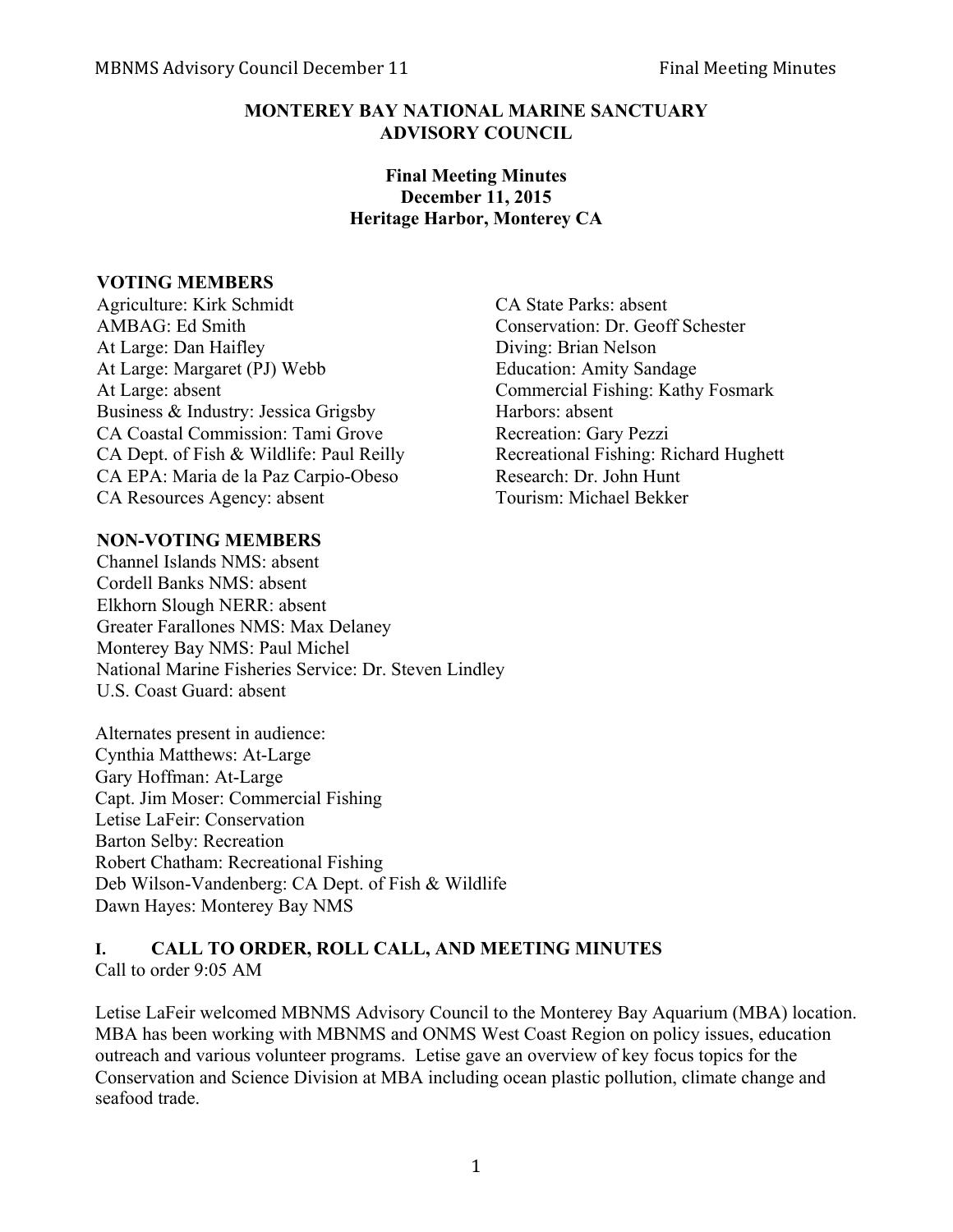### **APPROVAL OF MEETING MINUTES**

Approval of October 23, 2015 DRAFT Meeting Minutes

**MOTION: Brian Nelson, Michael Bekker seconded.**

(Vote: 11 in favor, 0 opposed, 3 abstentions)

### **II. STANDING ITEM: Superintendent's Report**

Paul reported on his experience attending the CINMS Advisory Council meeting. The meeting concluded with graduate students of the Bren School at UCSB conducting a mock SAC meeting. The students were required to reach out to their assigned SAC members and represent their views during the mock meeting. The topic addressed during the mock meeting was the use of drones. All students did a great job of mirroring their assigned seats' point of view. On the national level, Dan Basta, Director of ONMS, retired and John Armor is now the acting as Director of ONMS. There has been great effort in site nomination processes. MBNMS Advisory Council as the first advisory council in the nation to write a letter in support of initiating a site. Several nomination proposals have been declined and several are still in the works. The Chumash Heritage site nomination proposes a new sanctuary from MBNMS to CINMS along the San Luis Obispo and Santa Barbara Counties as well as offshore to include Santa Lucia Bank. A decision is yet to be made on the designation of Chumash Heritage National Marine Sanctuary as a new sanctuary. It has been nominated as a designation but not approved.

## **III. ACTION ITEM: Appointment to GFNMS Overflight Working Group**

PJ Webb introduced the motion to appoint MBNMS Advisory Council members to the GFNMS Overflight Working Group. PJ Webb, Paul Michel and Barton Selby gave some background information on the working group. The GFNMS Overflight Working Group is looking at the nesting seabirds and overflight in the Devil's Slide/Bird Rock area. GFNMS manages this area for MBNMS and would like a MBNMS Advisory Council liaison on the Overflight Working Group. PJ proposed the appointment of Kirk Schmidt and Barton Selby to this working group

## **MOTION: Dan Haifley, Gary Pezzi seconded.**

(Vote: 14 in favor, 0 opposed, 0 abstentions)

# **IV. PUBLIC COMMENT FOR ITEMS NOT ON THE AGENDA**

Hannah Francis – The Otter Project

The Otter Project's MPA Watch Program has been collecting human use data the Sanctuary may find helpful to better manage resources.

Advisory Council Member Discussion Q: Where is data shared? A: Data are shared at www.MPAwatch.org

Steve Shimick: The Otter Project

Vessel traffic recommendations to MBNMS:

1. Any large vessel transiting the Central Coast inside (shoreward) of the vessel traffic lanes should be contacted immediately and strongly advised of appropriate, agreed upon, procedures;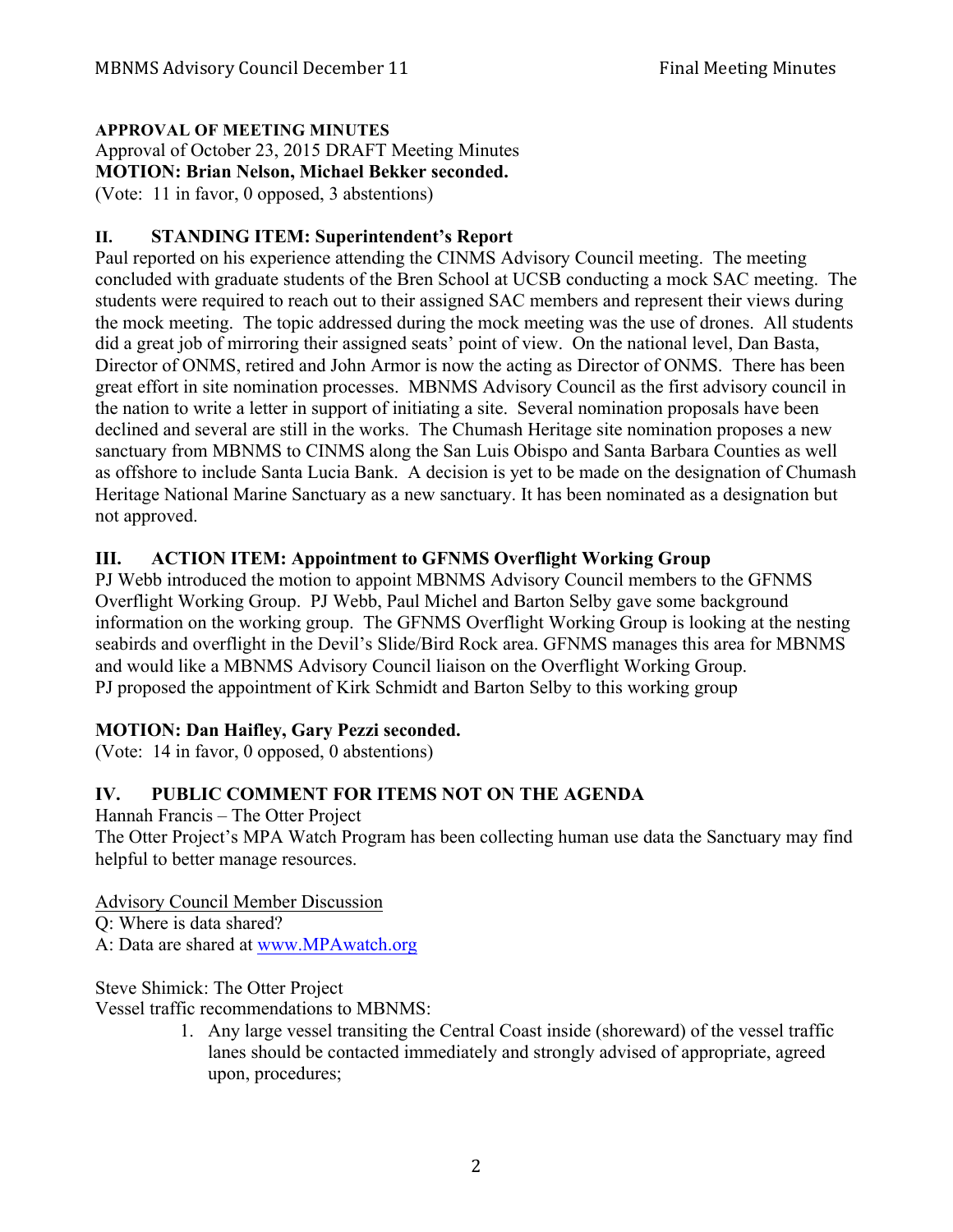- 2. The vessel owner of any large vessel refusing or failing to comply with IMO or industry agreements should be immediately contacted by the US Coast Guard and National Marine Sanctuary and informed of their vessel's non-compliance;
- 3. The owner and insurance company of any large vessel repeatedly in noncompliance should be contacted immediately by the US Coast Guard and National Marine Sanctuary and informed of their vessel's non-compliance and potential liability;
- 4. As agreed to by all stakeholders in 1998, if non-compliance continues, the US Coast Guard and National Marine Sanctuary should re-convene the 1998 stakeholder group and work towards mandatory regulation

### Advisory Council Member Discussion

This topic was suggested to be agendized for a future SAC meeting. It was also recommended the MBNMS Advisory Council's US Coast Guard member should be present for this information item. Brian Nelson mentioned there are two cruise ships scheduled to come in to Monterey next year, both being in September. There are eight cruise ships scheduled to come in during 2017. Q: Should this information be factored into the MBNMS Management Plan Review (MPR)? A: Yes, this could be one of the issues addressed by the SAC for the MPR.

### **V. INFORMATION ITEM: SAC Recruitment**

Nichole Rodriguez gave a presentation on the SAC member terms ending in February 2016. All members with terms ending in February 2016 will need to reapply if they would like to keep their seat. Recruitment is scheduled to begin on February  $1<sup>st</sup>$  and run through February  $29<sup>th</sup>$ . Because the SAC Charter was revised and approved earlier this year, all primary members and alternates are considered to be serving their first term. A nomination committee will be established among SAC members whose terms are not ending in February 2016.

### Advisory Council Member Discussion

It was suggested to add an information item to the February 2016 SAC meeting to review the SAC member recruitment and appointment process. It was also suggested to add the ending year of each member's term (excluding state and federal representatives) to their name in Advisory Council communications.

## **VI. ACTION ITEM: SAC College Seat**

Nichole Rodriguez gave a presentation on the proposed SAC College seat. This seat was added during the Charter revision earlier in 2015. MBNMS would like to begin recruitment at the same time as recruitment for all other SAC seats in February 2016. The College seat criteria presented was pulled from the revised Charter: currently attending a local institution of higher education, live in an area affected by the sanctuary, proven ability to effectively communication with student peers, possess an interest in sanctuary resource protection and management, experience or knowledge regarding public uses and activities in the sanctuary.

Anna Michel, a current college student, also gave a presentation of her findings and recommended criteria. Her suggested criteria includes: relevant volunteer or internship experience, ability and willingness to communicate to both Sanctuary and constituent interests, demonstrated interest in marine/coastal/sanctuary issues and/or related science, ability to communicate with college constituencies, well-articulated reason for applying/statement of interest, stated commitment to attend and participate in SAC meetings. Applicants should also demonstrate membership in a campus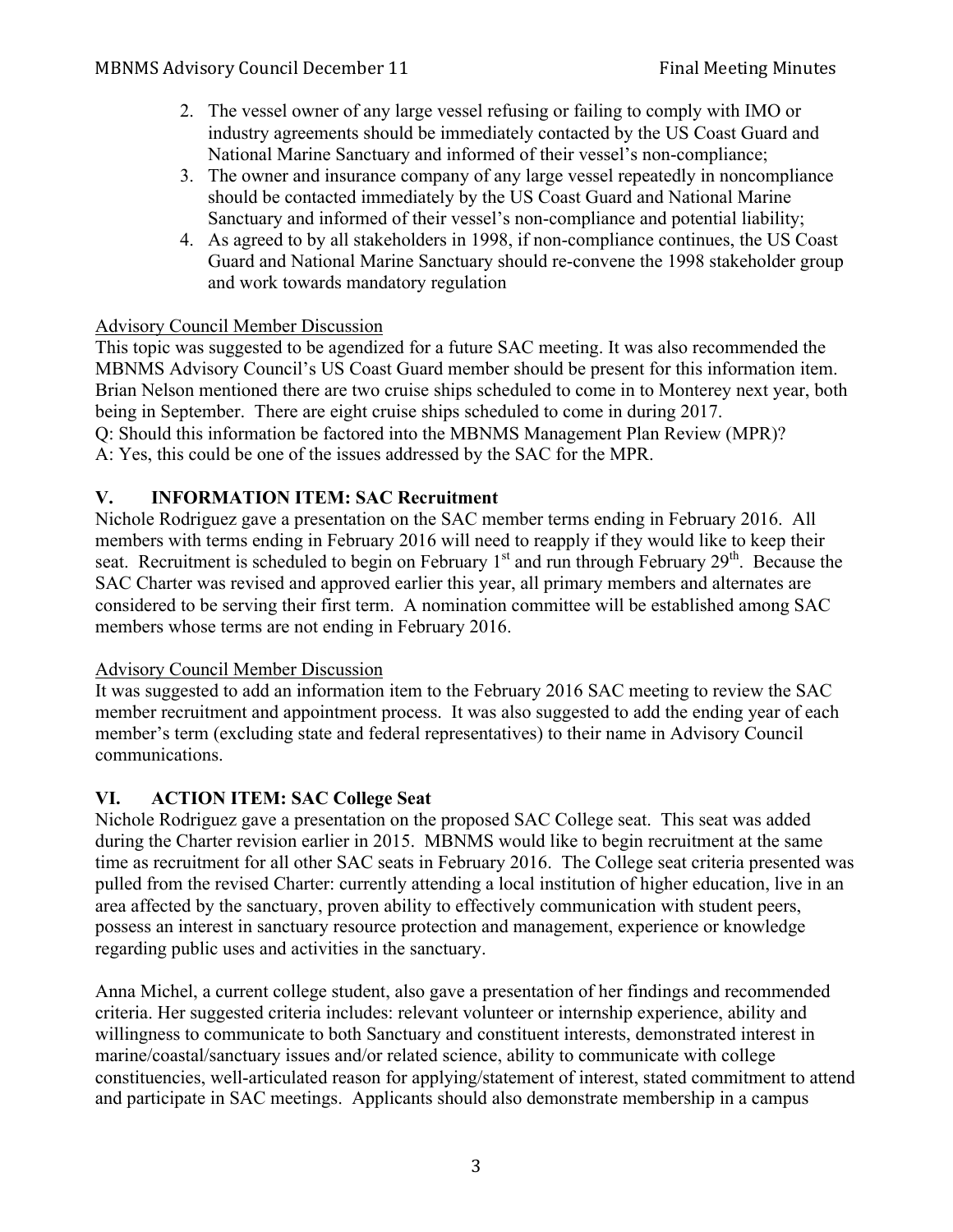environmental club, serve in student government, or write for a campus paper, blog or similar activities.

### Advisory Council Member Discussion

In the southern region of MBNMS, clubs on campuses have motivated students. That could be a good place to start outreach as well as through the MBNMS Research Activities Panel (RAP). There was a lengthy discussion regarding the term for the College seat. Some members felt the term should be one year while others felt it should be eighteen months or a maximum of three years as long as they are still enrolled at a higher institution. There was concern the criteria may limit many acceptable candidates. There was discussion regarding the possibility of staggering the primary and alternate terms so there would be a more experienced member to mentor the new member. However, one SAC member pointed out that would not follow the Charter. There was also discussion about providing some kind of incentive to applicants such as school credits.

Dan Haifley moved to initiate recruitment for a College seat primary member and alternate for an eighteen month term.

### **MOTION: Dan Haifley, Kirk Schmidt seconded**.

(Vote: 16 in favor, 0 opposed, 0 abstentions)

### **VII. STANDING ITEM: Working Group Updates**

Conservation Working Group:

The Conservation Working Group (CWG) chairs are fostering the CWG to support the MPR. The CWG and the conservation community submitted comments via letter for scoping of the MPR. CWG wants to focus on key issues presented in the MPR. The CWG plans on convening as a standing group when needed.

### Sanctuary Education Panel:

SAC Education Chairs Tucker Hirsch and Amity Sandage met with Dawn Hayes, Liz Love, Lisa Uttal and Carolyn Skinder to discuss the role of the SEP in supporting Sanctuary priorities. After gathering input and reviewing current SAC goals, the Sanctuary Education Panel (SEP) is ready to be revived. SEP is going to have a "relaunch" meeting in conjunction with the Monterey Bay Environmental Educators Network's annual planning meeting in January (1/27 1:00-3:30 at MBARI). The SEP will move forward on a project basis. The first priority will be assisting with the Management Plan Review. The second priority will be projects that support the Sanctuary Exploration Center and MBNMS education staff. Amity and Tucker will work hard in the next month to reach out to former and potential SEP members to invite them to the January meeting where the SEP can be reintroduced.

Research Activities Panel:

- Curt Storlazzi hosted the November RAP meeting at the US Geological Survey (USGS) Coastal and Marine Science Center in Santa Cruz. Curt summarized a number of current USGS programs, including:
	- o marine geologic hazards assessment;
	- o sediment transport measurement;
	- o the California Seafloor Mapping Program;
	- o wave and seabed energetics modeling on the California continental shelf;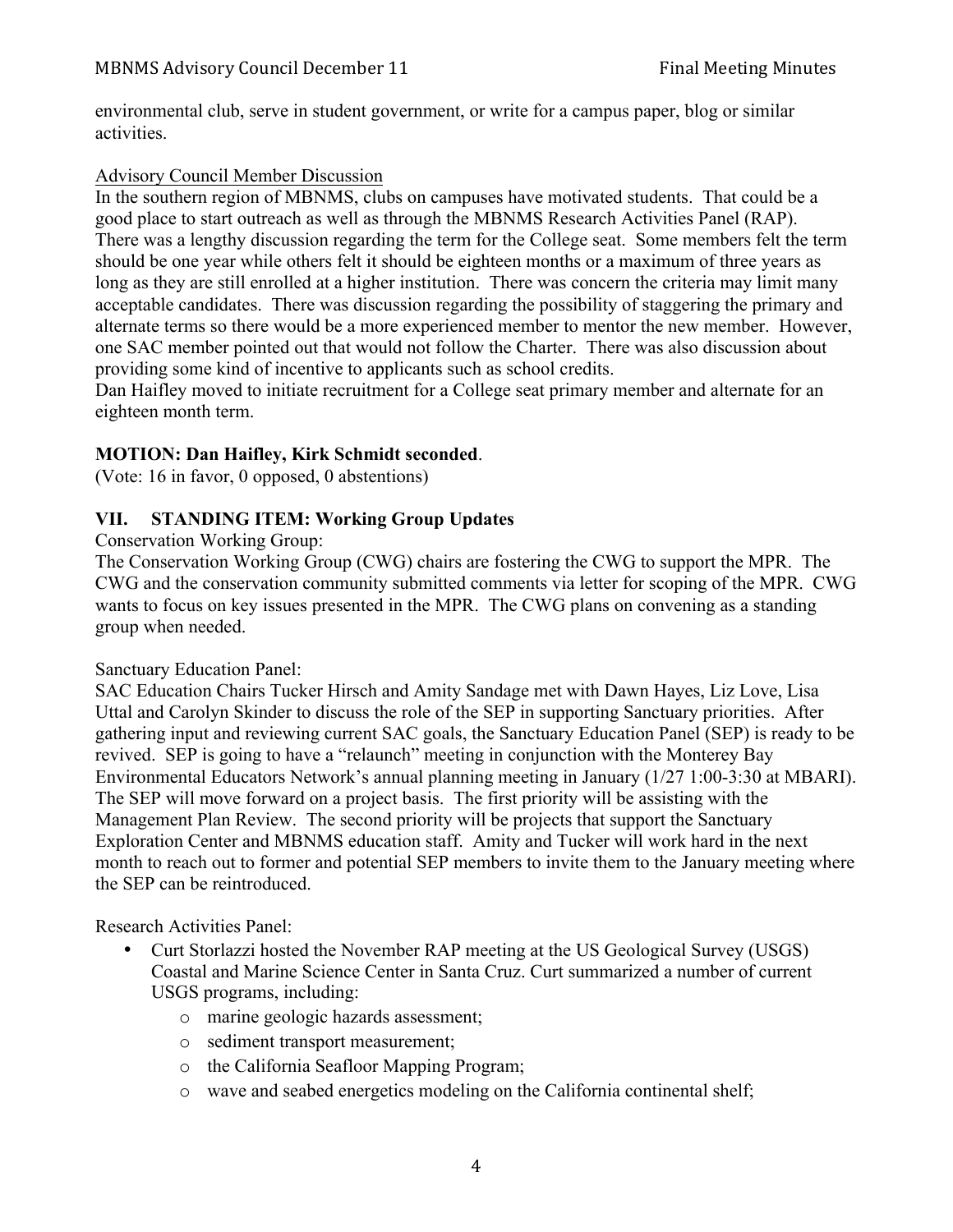- o future wave and wind energy projections;
- o forecasting of El Nino-related episodic and seasonal variation in coastal morphology; and
- o nearshore, beach and sea cliff surveys, including some very ingenious and inexpensive structure-from-motion (SfM) mapping tools.

These USGS programs are useful to MBNMS for SESA and ecosystem-based management, hazard assessment and response, baseline monitoring for climate change, and other habitat related management issues.

The RAP requested Curt's presentation to the SAC this afternoon because the MBNMS must authorize any emergency coastal armoring permits before they can be granted by counties and the Coastal Commission. With the potential for coastal erosion this year there may be a need for advanced coordination among permitting agencies.

- Pat Hart of USGS summarized sound source verification studies by USGS, the Bureau of Ocean Energy Management and other partners that measured acoustic signals and intensities from scientific survey equipment. These data on amplitude, frequency, duration and beam pattern can be used to by NOAA to evaluate the impacts of survey equipment relative to other ocean noise sources and animal sensitivities.
- Dawn Hayes gave an update on the Management Plan Review process.
- Steve Lonhart summarized 40 days at sea for research diving projects by sanctuary staff in 2015. Sanctuary divers were involved in a number of projects, listed below, and the SAC may be interested in getting an update.
	- o Seastar Wasting Syndrome (SSWS) surveys
	- o Annual surveys with the Reef Environmental Education Foundation (REEF) for invertebrates, fish, and kelp
	- o Marine Protected Area surveys and training with the Partnership for Interdisciplinary Studies of Coastal Oceans (PISCO)
	- o Invasive species surveys (with Smithsonian) for *Watersipora* and other high-profile species in harbors and areas outside of harbors
	- o GFNMS expansion reconnaissance trip off R/V Fulmar
	- o 3-D Catalin Seaview surveys to capture images of iconic locations in MBNMS to be stitched together by Catalin. (The XL Catalin Seaview Survey is a worldwide study of change in coral reef communities, working with some of the world's leading scientific institutions to communicate reef conditions to the global public. The program has seen a 40% loss of corals around the globe in the last 30 years.)
	- o Support for Hopkins Marine Station marine science diving training, SSWS, science techniques, and gathering information for MBNMS
	- o Working with UC Davis Ph.D. student Olivia Rhodes on fish behavior and diverrelated disturbance inside and outside of MPAs. (This work received the Mia Tegner award at 2015 Western Society of Naturalists meeting).
- A more comprehensive summary of the RAP meeting has been provided by Erica Burton of the MBNMS research team, and is available on the MBNMS RAP and SAC webpages (http://montereybay.noaa.gov/sac/rap/objectives.html, http://montereybay.noaa.gov/sac/advisory.html)

### **In other news from RAP members:**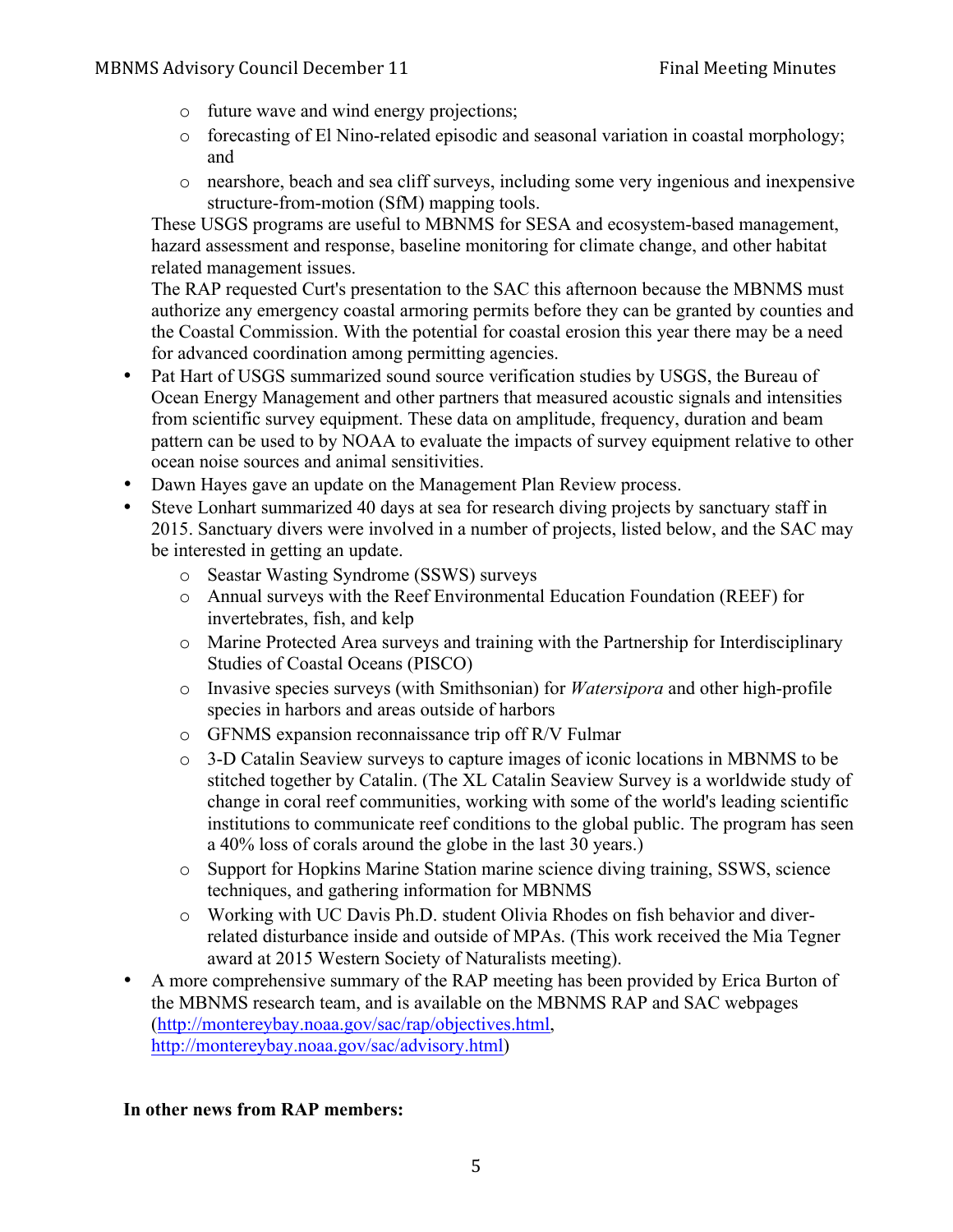### MBNMS Advisory Council December 11 Final Meeting Minutes

• Fiorenza Micheli of Hopkins Marine Station shared some data and a recent paper entitled "Reconciling predator conservation with public safety" (Ferretti, Jorgensen, Chapple, De Leo, and Micheli. Front Ecol Environ 2015; doi:10.1890/150109). It documents a 60-year decrease in the risk of attack from white sharks off California. The paper discusses some potential drivers of this trend, including recovery of pinniped populations, redistribution of sharks near elephant seal colonies, and a decline in white shark abundance. A major statistical driver is the large increase in abalone divers, SCUBA divers, surfers, and swimmers, which decreases the number of attacks per person in the water.

Attack rates from their paper:

- o 1 attack per 1.41 million abalone diving days
- o 1 attack per 17 million surf days
- o 1 attack per 136 million SCUBA diving days
- o 1 attack per 741 million beach visits
- $\circ$  The Michelli lab is also researching the effects of multiple stressors (low dissolved oxygen and pH) on abalones, sea urchins and kelp-grazer interactions. Stay tuned for results.

### Advisory Council Member Discussion

Q: Is there any new research on domoic acid effects?

- A: UCSC has been monitoring domoic acid for many years.
- Q: But they are not looking at the effect on humans, correct?
- A: Correct, there has been no work on the effects on humans.

Recreation and Tourism Subcommittee:

The Recreation and Tourism Subcommittee (RATS) newsletter has been building momentum. RATS will be looking for feedback on the developing Friends of the Sanctuary (FOTS) program. FOTS' purpose is to build the "whale tail" brand. The goal is to have businesses want the "whale tail" and to promote business efforts that are better for the sanctuary and the environment. RATS will send out draft proposal of the FOTS application form to the SAC and would prefer written comments to help document recommendations. The FOTS application form is modeled after existing programs. This document will constantly be evolving to stay relevant.

Advisory Council Member Discussion

- Q: Will a summary report be provided to the SAC?
- A: Yes, FOTS forms will be available for discussion on a future SAC meeting agenda item.
- Q: Has there been any discussion on these materials with businesses outside RATS?
- A: Yes, it has been discussed with several businesses.
- Q: Should we consider a one-time fee or donation for use of the sanctuary logo?
- A: Other programs similar to this do not charge. It is free advertising. It is a desirable marketing tool.
- Q: Have you considered creating a hashtag and Instagram page to promote FOTS?
- A: There are legal issues regarding this.

A suggestion was made to change the name of "Friends of the Sanctuary" to something more eye catching/appealing. A suggestion was also made to change the name of the RATS group to Subcommittee of Tourism and Recreation (STAR).

## **VIII. ACTION ITEM: Advisory Council 2016 Calendar**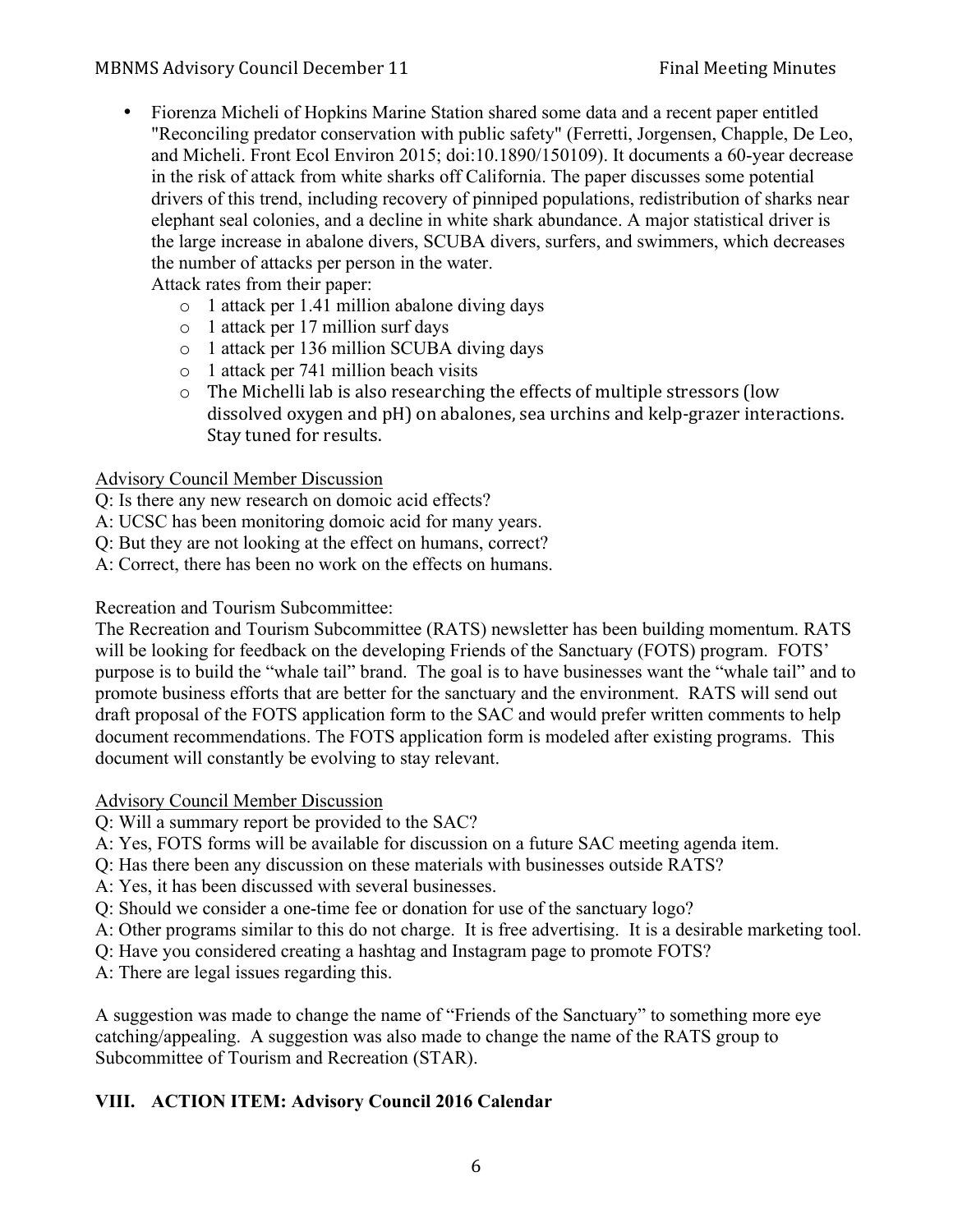Nichole Rodriguez proposed the 2016 Advisory Council Calendar. She pointed out there will be a total of six meetings in 2016. The February  $19^{th}$  meeting will be in Watsonville. Topics include SAC recruitment process, Management Plan Review and Friends of the Sanctuary program. The April 21<sup>st</sup> meeting will be in Santa Cruz. The June 17<sup>th</sup> meeting will be in Pacific Grove or Carmel. The August  $19<sup>th</sup>$  meeting will be in Moss Landing. The October  $21<sup>st</sup>$  meeting will be in Cambria. The December  $8<sup>th</sup>$  meeting will be in Monterey.

# **MOTION: Dan Haifley, Gary Pezzi seconded.**

(Vote: 13 in favor, 0 opposed, 0 abstentions)

# **IX. INFORMATION ITEM: Upcoming El Niño Season**

Dr. Curt Storlazzi, USGS geological oceanographer, gave a presentation on El Niño-Southern Oscillation (ENSO) events, erosional processes and storm damage along central California. La Niña stages have been present from the late 1990s until now but it is now shifting to an El Niño event. During El Niños, waves are higher than normal, an average of three feet higher, during the late winter (February to March). These bigger waves are hitting unprotected beaches causing more beach erosion. In the late winter, wave direction and wind is out of the south. Coastal California population centers are mostly along south facing sections of coast. During La Niña events, big waves come from the northwest. These waves lose much of their energy due to refraction. During El Niño events, waves hit the southern facing coastline directly. When wind and waves are from the south/southwest, more water is being pushed higher up on the shoreline, agitating seabeds and carrying sand offshore, causing much more beach erosion. In the spring, beaches are able to recover from these events but seacliffs cannot recover.

## Advisory Council Member Discussion

Q: What is a typical number of issued emergency coastal armoring permits?

A: California Coastal Commission is the primary agency to issue those emergency permits. They have a longer dataset with that information.

Q: Are there maps showing specific danger zones?

A: Basically the danger zones are wherever it happened before.

Q: What is your sense of the contributions of the sand mine operation's (Cemex) contribution to the coast's vulnerability to El Nino.

A: The southern part of Monterey Bay fairs much better during these events. However, removing sediment from the system removes a soft barrier.

Q: Are we primed on the Pacific Decadal Oscillation cycle for several large El Niño events in the years to come?

A: There is cyclicity but we are not sure. There is higher probability that we are trending towards a warm phase in the next 20-30 years leading to a higher probability for strong El Niño events.

Q: Many lives have been saved by NOAA weather buoys. Is there a website with historic data of El Niño events?

A: USGS publishes quite a bit. There are also many papers and data on the SiMON website.

Q: Are there any theories about how climate change will affect this El Niño?

A: Most climate models don't accurately produce ENSO cycles.

Q: Is the drought going to lead to more damage during this year's El Niño event?

A: It would suggest so but I can't speak about the trees/vegetation.

Q: When will we hit the height of El Niño season and when will we come out of it?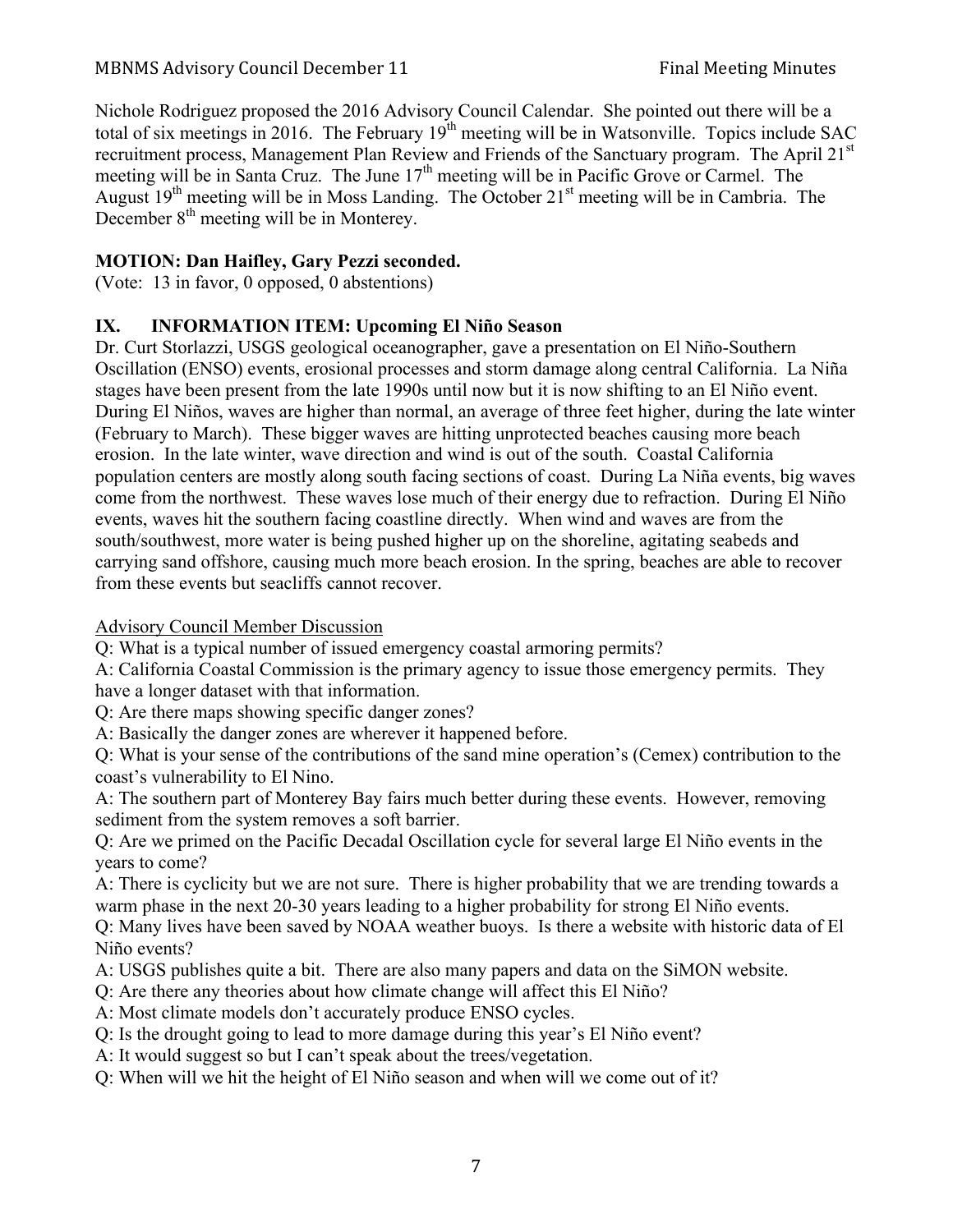A: Typically the height is late January through February and ending in March. However, that is just the trend.

Q: Can you address the impacts on kelp forests during El Niño events? And does it affect kelp recover rate?

A: Stronger waves will rip off more holdfasts. Warm water and low nutrients will hinder kelp's ability to grow/recover.

Q: We had warm water all last winter and the year before, so what is your explanation of our extraordinarily warm water in the last  $1.5 - 2$  years? Are these separate events?

A: We had a mild El Niño last year with warmer than normal waters but it never came back to 0 (on the multivariate ENSO index). This year's bigger El Niño is building on the leftover from last year. This is also evident in historic records if you look at events between 1942-1944 and 1981-1984. Bigger El Niños build on smaller ones.

Q: Is there a website with historical data we can go to see what fish were being caught during these events?

A: CalCOFI or NMFS maybe.

Q: Can anything be done (soft armoring) on the beach to protect the seacliffs or are we really just looking at hard armoring and cliff retreat?

A: It boils down to being a cost effectiveness issue. Sand buffers can be used but if 50 meters of material is being eroded during one event it is not cost effective.

There was discussion regarding debris disposal during storm events. MBNMS is working with CalTrans on where debris can be temporarily stored specifically on the Big Sur portion of the highway. From a geological standpoint debris would end up in the sanctuary if the road wasn't there. It is a natural process. It was also mentioned the Cemex sand plant is removing 240,000 cubic yards of sand every year regardless of El Niño or La Niña events. Local beaches would have a larger soft barrier if sand mining was not occurring. Only 10,000 cubic yards are being dredged per year in Monterey by Monterey Harbor.

# **X. INFORMATION ITEM: Management Plan Review**

Dawn Hayes gave a presentation summarizing Management Plan Review scoping comments. Four public scoping meetings were held. A total of two hundred and twenty comments were submitted via the web, letter, email and scoping meetings. From the comments, twenty-six topical categories were covered identifying issues and those issues' suggested strategies and tools. Issue topics included: artificial reefs, beach nourishment, birds, boundary changes, climate change, coastal armoring, desalination, fisheries, management plan update, marine debris, mooring buoys, motorized personal watercrafts/jet-skis, Sanctuary Advisory Council, science & monitoring, Sanctuary Ecological Significant Areas, water quality protection, wildlife disturbance, citizen science programming, education programming, regulatory changes, regulation clarifications. Comments will be reviewed by MBNMS staff and the advisory council. Comments will be incorporated into action plan development, tabled or identified as an emerging issue, or not further considered. MBNMS staff will prioritize the issue topics requiring working group or advisory council workshops. The advisory council will provide input on MBNMS staff recommendations.

## Advisory Council Member Discussion

Q: Does the volume of comments on each of these topics matter when prioritizing?

A: Some comments were solicited by user groups and some were not. The number of comments per issue/topic does not matter in terms of recording the input.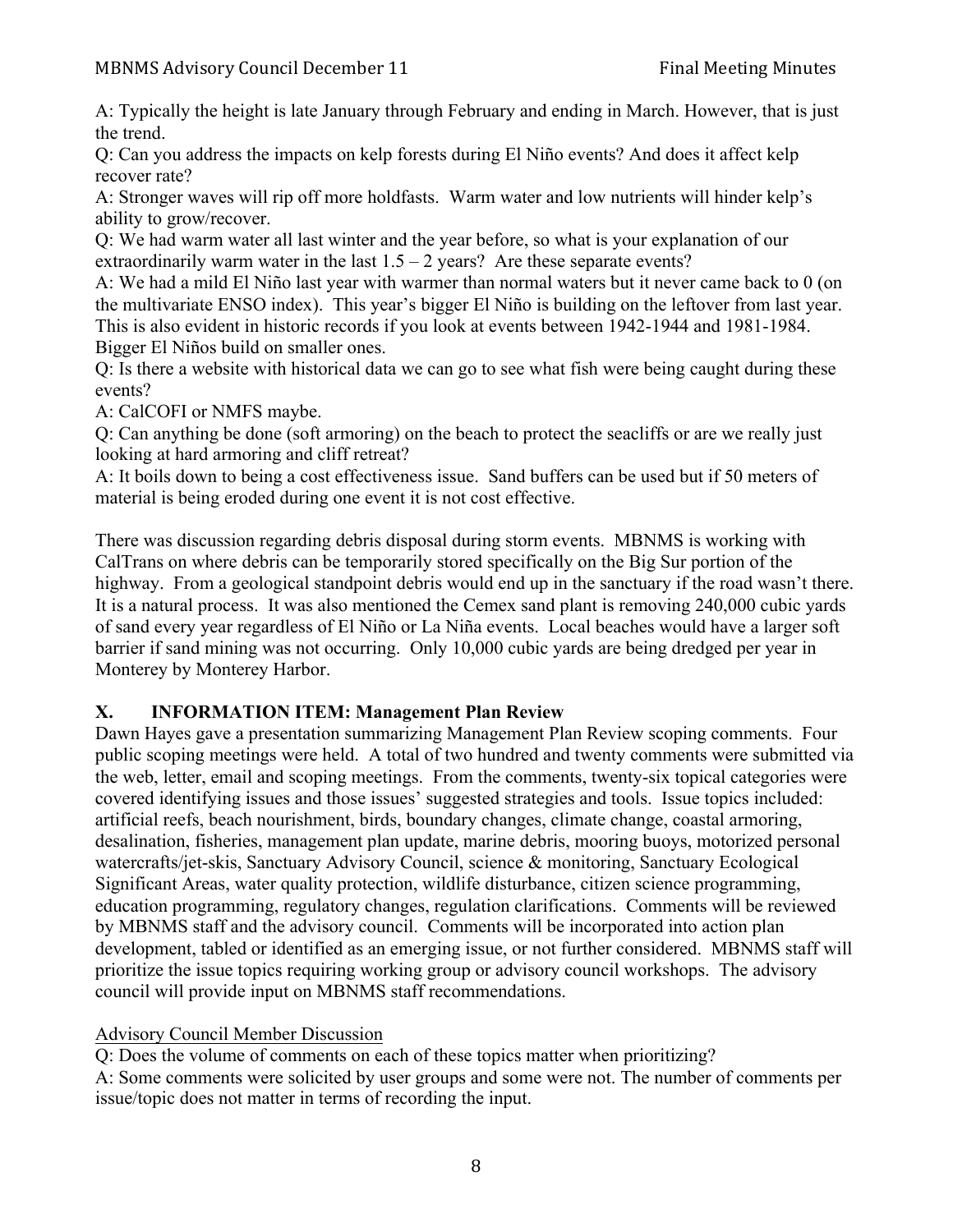Q: Who will be prioritizing the topics?

A: MBNMS staff will prioritize the comments first.

Q: Comments from cities, Chambers, AMBAG, etc. are also included in the scoping report? A: Yes.

Q: What is the difference between tabling a topic and not addressing a topic?

A: Tabling a topic is recognizing an emerging issue and it's relevancy but we may not be able to address it right now. Not addressing a topic is knowing it's off the table completely.

Q: Can SAC come up with additional issues?

A: Yes, especially strategies and tools to address these issues.

Q: Will you create non-standing working groups?

A: Yes.

Q: Some topics will lead to working groups, some to workshops, and some will be addressed by staff?

A: Yes, all issues will be identified to the SAC, including ones not requiring a working group or workshop.

Q: In prioritizing issues in general, it would be useful to have the SAC understand the decision making criteria. How will the staff be prioritizing?

A: We do not have the rubric yet. We are identifying the big topics we need input on.

Q: When will staff prioritization be complete?

A: At least two weeks prior to the February SAC meeting. We can create the rubric first and send it out to SAC for review.

Q: Do we know what kind of budget will be available?

A: There is a current budget of 2.7-2.8 million dollars per year for all MBNMS operations.

Discussion followed regarding the scoping report including: clarification of comment being for or against an issue, communication with constituents, value of informed vs. uninformed comments.

# **XI. STANDING ITEM: Member Announcements**

Barton Selby: After hearing comments today and from attending the GFNMS Overflight Working Group meeting, we, as an advisory council, have work to do.

Gary Hoffman: no new announcements.

Deb Wilson-Vandenberg: no new announcements.

Amity: no new announcements.

Rich Hughett: was contacted a month ago by students from CSUMB doing a survey on human uses in the sanctuary. He has asked to get results when the survey is completed. The students will hold a meeting on December  $18<sup>th</sup>$  to discuss the results. This could be valuable information depending on how far reaching the survey is. He will inform them the SAC will be recruiting for the College seat.

Monterey County Fish and Game Commission is requesting applications for grants supporting various projects on fisheries, wildlife and youth activities. Applications are available from Monterey County Parks Department and must be submitted by January 15<sup>th</sup>, 2016.

# Advisory Council Member Discussion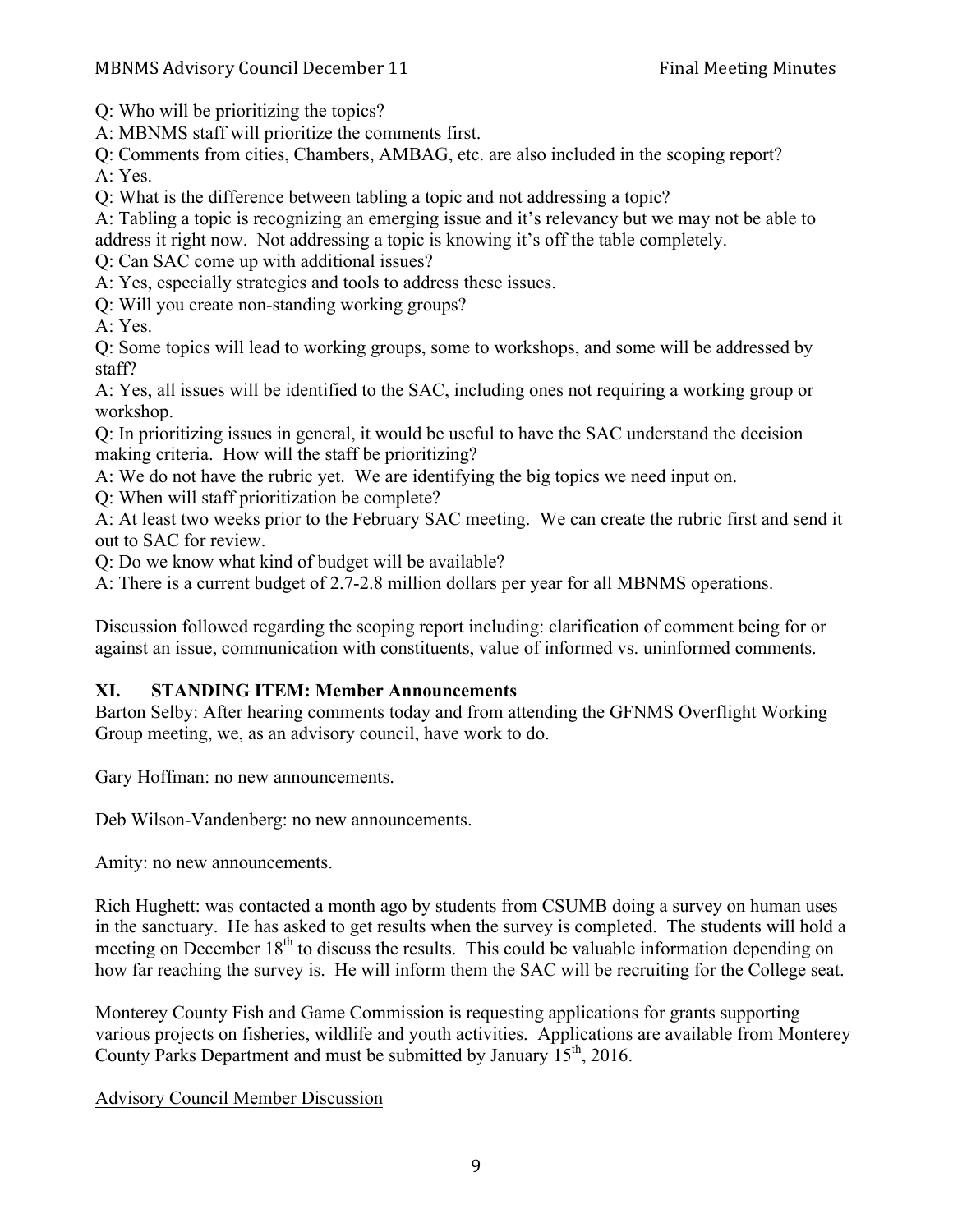#### MBNMS Advisory Council December 11 Final Meeting Minutes

Q: What is the dollar range for the grants? Rich H: Up to \$12,000

John Hunt: There are three big long term events happening in Santa Cruz County: the Monterey Bay Sanctuary Scenic Trail, community based energy distribution system, creating a new open space district. The Santa Cruz portion of Monterey Bay Sanctuary Scenic Trail extends thirty-two miles from Davenport to Pajaro. One quarter of the trail (Davenport to Santa Cruz) is funded and work will be starting on that soon. Land Trust of Santa Cruz County is raising funds for the rest of the trail. There will probably be a tax on the ballot in June partially to come up with seed money to finish trail along the Santa Cruz County part of the trail. A commuter passenger rail may be coming up in the next twenty years.

#### Advisory Council Member Discussion

- Q: Would the tax be statewide?
- A: I think it would be a local sales tax.
- Q: How much of trail can be used now?

A: There's a rail line along the entire length that was purchased 40 years ago from either Iowa Pacific or Union Pacific. The county owns the rail line. The hiking trail is adjacent to that rail.

Jessica Grigsby: Jessica has had a difficult time increasing constituents. She recently started going to Event Santa Cruz to get together with other young business owners. It's a fun forum. She will be speaking at their next meeting next month. She will use her time to plug her SAC seat to get more input from constituents.

Maria de la Paz Carpio-Obeso: Mariela has been working with statewide trash amendments. The amendments were adopted by the board in April 7, 2015 and approved by the Office of Administration and Law on Dec 2, 2015. They are now waiting for US EPA approval. That approval will make it a statewide trash policy. Desalination amendments to the Ocean Plan were adopted May 6, 2015 and they are expecting approval from the Office of Administrative Law by mid-January. Once the amendments are approved and effective, the challenge will be implementation of the amendments. She is in the beginning stages of development of sediment quality objectives and working with advisory committees. Port of Long Beach and Port of Los Angeles are pilot studies to demonstrate models to get more effective objectives. End result will probably be in 2017.

Paul Reilly:

### Domoic Acid and Crab Fishery Closures

The recreational and commercial fisheries for Dungeness crab and rock crab remain closed in California from north of Ventura County to the Oregon border due to domoic acid accumulation in the viscera and muscle tissue. Testing continues for Dungeness crab from Crescent City to Morro Bay, with the southerly port areas starting to clean up, but persistent levels remain above the alert level of 30 ppm in northern California. Testing in early December showed that from 10 to 40% of crabs were above the alert level in Crescent City, Bodega Bay, and Half Moon Bay. Testing of rock crab from Monterey to Santa Barbara and the northern Channel Islands shows high levels of domoic acid persisting in those areas as well. The Department of Public Health protocols require 2 weeks of clean samples before considering reopening these fisheries. The Fish and Game Commission has the authority to open and close the recreational fisheries and CDFW Director Bonham has the authority to open and close the commercial fishery.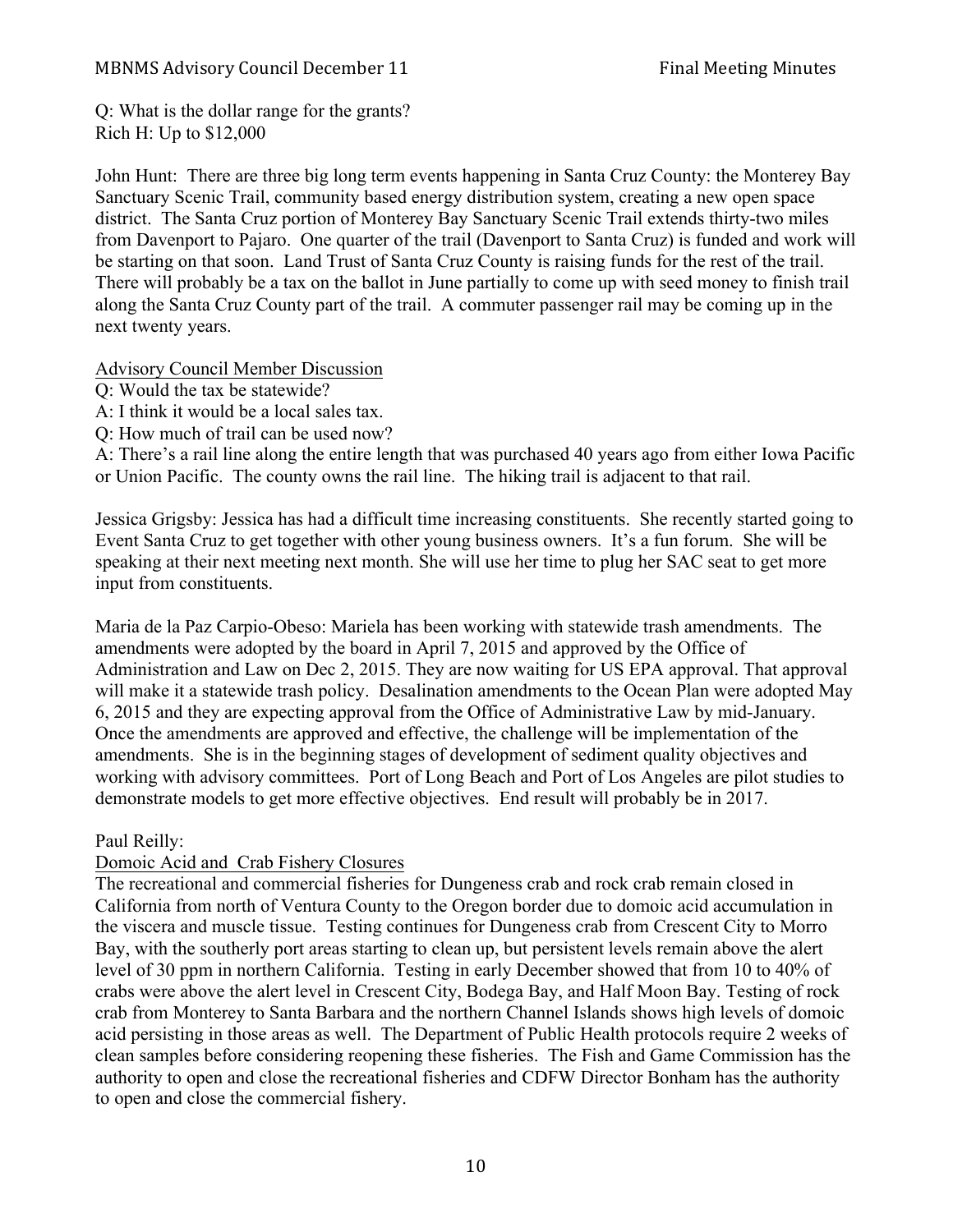### Northern Anchovy Fishery Management

The Pacific Fishery Management Council discussed anchovy issues at its November 2015 meeting (anchovy discussed on November 15-16). The Council received public comment expressing concerns with the abundance of the anchovy off of the California coast. After reviewing available information on anchovy abundance and distribution, in part presented by the Southwest Fishery Science Center, it did not recommend interim management measures be implemented at this time, pending results from a stock assessment. The Council approved moving ahead with a stock assessment for the central subpopulation of northern anchovy in late 2016, following a workshop in the spring to consider assessment approaches. The Coastal Pelagic Species Management Team was also tasked with developing alternative management structures for northern anchovy for the September 2016 PFMC meeting. As of mid-November, the commercial anchovy fishery re-opened for human use because levels of domoic acid had been determined to be safe.

### Groundfish Management

CDFW will host public meetings regarding groundfish management for 2017-2018. Attendees will hear an overview of recent groundfish management and science developments and then participate in focused stakeholder discussions on potential changes to recreational and commercial fishery management measures for 2017 and 2018. Several new groundfish stock assessments conducted in 2015 show some previously overfished stocks have been restored, possibly allowing for increased fishing opportunities.

Staff will interact with participants about their preferences for various management measures, including season dates, potential changes to Rockfish Conservation Areas and bag limits – including the possibility of retaining canary rockfish. CDFW is also seeking input on strategies to best minimize interactions with cowcod and yelloweye rockfish, which remain overfished. Groundfish fishing regulations are developed through a collaborative regulatory process involving the Pacific Fishery Management Council (PFMC), the National Marine Fisheries Service, CDFW, other West Coast states, and the California Fish and Game Commission.

The meetings are scheduled from 5 to 8:30 p.m. at the following dates/locations:

 Sausalito: Dec. 9, 2015 Bay Model Visitor Center 2100 Bridgeway, Sausalito, CA 94965

 Monterey: Jan. 6, 2016 California Fish and Wildlife Office 20 Lower Ragsdale Drive, Suite 100, Monterey, CA 93940

 Los Alamitos: Jan. 7, 2016 California Fish and Wildlife Office 4665 Lampson Avenue, Suite C, Los Alamitos, CA 90720

Advisory Council Member Discussion Q: what is the anchovy season? A: anchovy season runs Jan – Dec

Kathy Fosmark: With the El Niño along our coast, there was a sighting of a venomous sea snake in Ventura. It is one of the top 10 most venomous sea snakes and is indigenous to Costa Rica and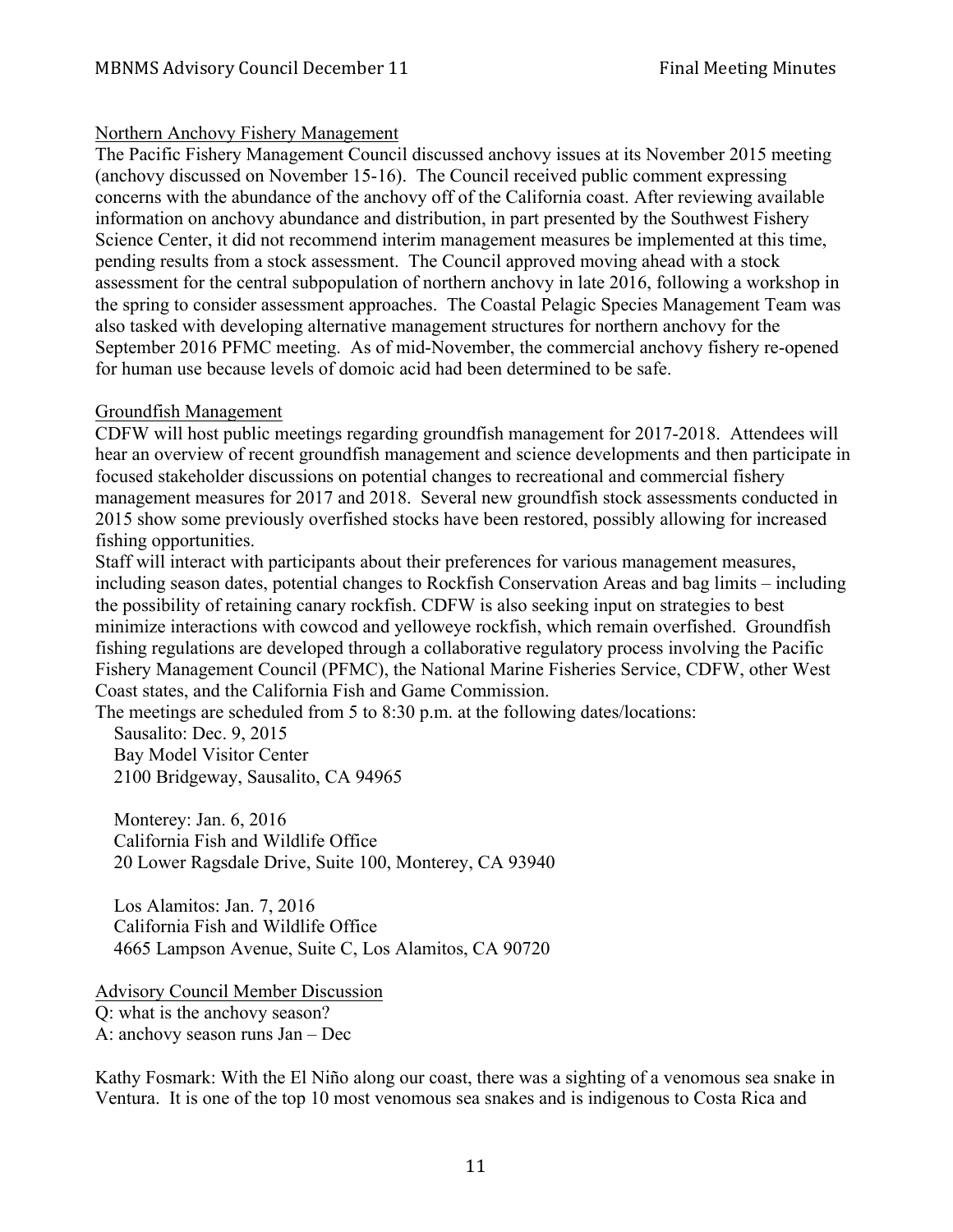coastline of central America. It hasn't been seen this far north in 30 years. Also, it will be at least 4 more weeks before crab fishermen are allowed to deploy their pots.

Paul M: working with Whale Fest people for January 23-24. Looking for venue still but have great speakers lined up.

PJ Webb:

- A local business owner has been recognized for his outstanding stewardship of Sanctuary resources and wildlife. Cubby Cashen, who operates Sea for Yourself Kayaks in the cove at the William R. Hearst Memorial Beach has provided exceptional outreach and education for the numerous visitors to the sanctuary. He teaches people to keep their distance from the wildlife they may encounter in the ocean. He is the eyes and ears for the Sanctuary on the water for over 7 years.
- It is holiday season in the Sanctuary Southern Region
- Elephant Seal Ambassadors In preparation for the elephant seal season, California State Parks and The Sanctuary are training volunteers tomorrow to assist in outreach and education to mitigate human-seal interactions. This is the second year of this program in response to large male e seals hauling out on a very popular and populated beach at San Simeon cove.
- Piedras Blancas Northern elephant seal rookery Elephant seal season is here! Huge adult males, as large as 15 feet in length, come to the pupping and breeding areas, located 8 miles north of San Simeon. Females arrive and give birth to pups in December and January. Live action webcam can be seen at: http://www.elephantseal.org/Rookery/livecam.html
- Coastal Discovery Center While you are visiting the elephant seal rookery, stop at the Sanctuary's Coastal Discovery Center, just across the highway from Hearst Castle at Hearst State Beach. Special extended holiday hours - open 11-5 every day during the week of Christmas except for Christmas Day.

Come for fun family activities: scavenger hunt in the park, Junior Ranger guides, create a "wish upon a star" starfish, use binoculars to watch wildlife from the pier. Regular December hours are Saturday and Sunday from 11-5.

• Hearst Castle – Across the street from the Discovery Center, the Castle is specially decorated for the holidays with handmade garlands, poinsettias, two 18 foot Christmas trees and period ornaments. Special holiday tours are available.

Gary Pezzi: O'Neill Coldwater Classic just occurred in Santa Cruz. In other news, he received a report two days ago that a surfer reported seeing an orca breach with a dolphin in its mouth followed by two white sharks. This occurred eighty yards out off Four Mile Beach.

Mike Bekker: Tourism is up in Cannery Row. Face recognition equipment and software is working really well. The software is able to count faces on four different streets whether a person is walking towards or away from cameras. It is able to give a per hour count. The software has counted over 4.3 million faces in six months. On a separate topic, homeless residents are becoming an issue. He suggested the sanctuary consider providing assistance to homeless people in and in return they can volunteer for the sanctuary by providing services such as beach cleanups. For the MBNMS Advisory Council College seat, he suggested the sanctuary look into using the MBNMS Foundation to provide scholarship money as incentive for students to apply for the seat. The California Coastal Commission recently met regarding desalination intake lines. Also, there is a broker now on site at American Tin Cannery. A Leeds eco-tourism hotel may be going in after all issues are resolved.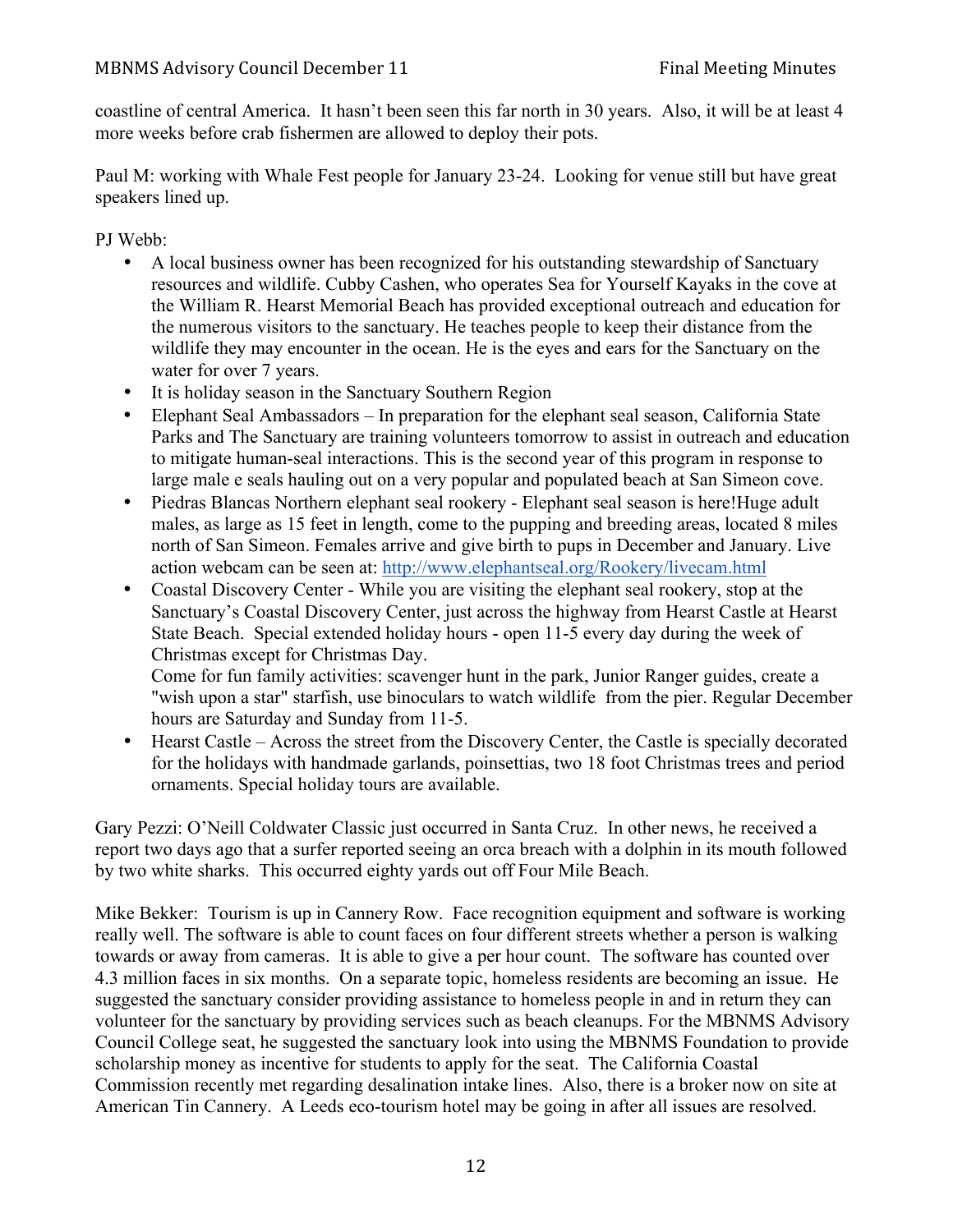#### MBNMS Advisory Council December 11 Final Meeting Minutes

Mike mentioned the public telescopes on Steinbeck Plaza make a considerable amount of money and suggested adding more telescopes to help fund Team Ocean. Finally, a roundabout will be constructed on at the intersection of Highway 1 and Highway 68 at the Pebble Beach entrance so he advised to plan commuting accordingly.

Ed Smith: Ed knows of a crab/rockcod fisherman on Wharf #2 who has experienced a \$25,000 loss in the month of November due to the Dungeness crab fishery closure. He hopes there will be new testing on domoic acid in crabs in the next 2-3 weeks. In regards to the homeless issue, food and clothing drives are very active in Monterey County this time of year. Fishermen's Wharf has hired security to assist with educating travelers (homeless) interfering with tourists to inform them the area is state property. Conference center construction started on Del Monte Boulevard. It is a fifty-eight million dollar project and will be under construction for 1 year. It is the largest capital improvement project since 1967 when tunnel was built.

Geoff Shester: Several pilot projects have been initiated to help with the issue of increasing whale entanglements. These projects are delayed due to the crab fishery closure. He suggested whale entanglement be considered as an informational agenda item in the future. NMFS put out a proposed rule to deal with quotas for northern anchovy and other coastal pelagic species. Comment period for this proposed rule ends December 21st. There is a new type of fishing gear being used in the swordfish fishery, deep-set buoy gear. It is being used commercially and primarily off southern California. This gear type has shown promise to be profitable and a low bycatch alternative to other gear types. NMFS is considering exempted fishing permits to allow pelagic longlines in the US west coast as well as using drift gillnet in the Pacific leatherback conservation area. Oceana is supporting a herring festival in Sausalito January  $31<sup>st</sup>$ . It is a way to promote to the public to eat local sustainable seafood. He is learning more about the sanctuary's education branch through the Ocean Guardian program at his child's school. It has been amazing to see and experience how sanctuary resources are applied to education.

Kirk Schmidt: El Niño will impact the land as much as it does the sea. Most farmers are prepared for winter but there are some outliers. Pajaro River and Salinas River both flooded during the last large El Niño event. When the Salinas River last flooded, it had been maintained annually. It has now been seven years since it was last maintained. This will result in large quantities of fresh sediment in the bay if the river floods. Much farm land will be included in that sediment.

Brian Nelson:

- Have been working on and answering individual questions email and telephone from constituents in regard to the Management Plan review.
- Met with Monterey Bay Diving (MBD) on Crab Pot removal program. Below comments from MBD for council report, Ask for NGO's help and support:

Monterey Bay Diving (MBD) has been working on acquiring funding to help with a project we started 1 1/2 years ago. This project is to locate with a Side Scan Sonar derelict crab pots and fishing gear which has been an entanglement hazard for marine life. Once the pots have been located and we get the GPS coordinates for them, MBD as well as other volunteer commercial boaters can grapple hook the pots and get them out of the water.

In the past, MBD has looked down several different avenues for funding and each time we have found road blocks. The main road block we have faced is that MBD is a for